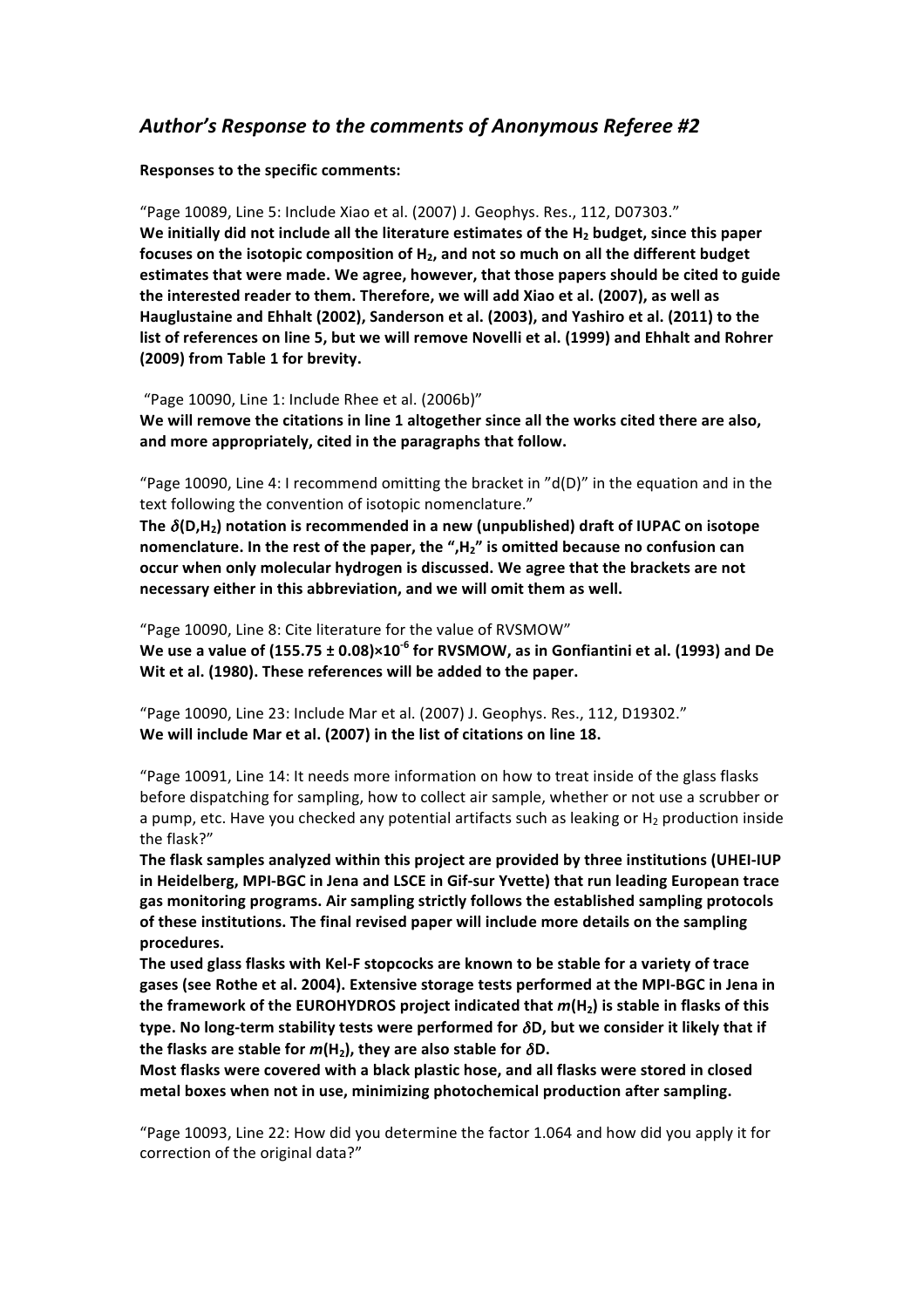This factor was determined from the measurements of the mixtures of synthetic air with **H<sub>2</sub>** of known composition.

In the correction of the original data, it is assumed that the GC-IRMS system follows a linear response curve. Following this assumption, this factor is then used to inter- or extrapolate the corrected value starting from the 5-day moving average values for the reference gases on that day. This will be reformulated in the revised version.

"Page 10095 Line 4: Equation (2) considers only seasonality. Have you included an interannual trend function to fit the measurements?"

Given the still relatively short timeseries of  $m(H_2)$  and  $\delta D$  from our measurements, it seems premature to investigate interannual changes quantitatively, and therefore we have not included an inter-annual trend in the fit function. Other institutes have produced longer time series (for  $m(H<sub>2</sub>)$ ), which are better suited for deriving interannual trends.

"Page 10095, Line 21: Not all sources are "deuterium-depleted". Photochemically produced H2 contains more deuterium than the ambient air (see Table 1). The authors should consider this in interpreting seasonal variations of  $\delta D$  and H<sub>2</sub> in the text."

We do not think that the wording of this specific sentence implies that all sources are deuterium-depleted. This could however be stated more clearly. We will replace "deuterium-depleted" by "mainly deuterium-depleted".

The net source in the NH is strongly depleted in D (see for example Price et al. (2007) or Pieterse et al. (2011)). Photochemically produced H<sub>2</sub> has an isotopic composition that is **close to that of H<sub>2</sub> in ambient air. Therefore, photochemically produced H<sub>2</sub> in general does not have a large effect on**  $\delta$ **D of H<sub>2</sub>. This is also shown in the TM5 model (Figure 8 in Pieterse et al. 2011).** 

"Page 10098, Line 10: How often have the air samples been taken in Mace Head? What would be optimal time interval of sampling to pick up the full variability of  $\delta D$  and H<sub>2</sub>?" **Here, "time interval" is intended to mean the three-year time period over which samples** have been collected. To make this clearer "interval" will be replaced by "period".

"Page 10098, Line 24: Conrad and Seiler (1980) reported that H<sub>2</sub> emission from N<sub>2</sub> fixation in soil is strong between April and June. However, time series of  $\delta D$  at Schauinsland station does not seem to show this seasonal variation although the authors speculated it. It needs explanation why the authors speculate."

As written in the preceding paragraph in the paper, the seasonal variations observed in Schauinsland are not the same between 2007 and 2008/2009 and it is not easy to explain this observation. The source from nitrogen fixation is mentioned, since small contributions from this source could in principle have a large effect on  $\delta$ D, which may affect the local reservoir especially during the growing season. However, if this is a systematic effect, it should also occur each year. Therefore, the paragraph may appear a bit inconclusive, but we feel that it is adequate to at least mention this source.

"Page 10099, Line 12: Why do the maximum of H<sub>2</sub> and minimum of  $\delta D$  occur in summer rather than in spring, which is different from what is typically observed in the northern hemisphere? The maximum of dD was observed in winter not late summer or early autumn. Why is it so at Cape Verde? As shown in Fig. 7, the authors argued strong photochemical destruction of H2 at Cape Verde (~70% of H<sub>2</sub> sink). However, it is hard to imagine that strong chemical destruction in winter rather than in summer, which needs clear explanation." We thank the referee for this insightful comment, which has led us to rephrase some of the argumentation around the Rayleigh fractionation plots. From the measurements, it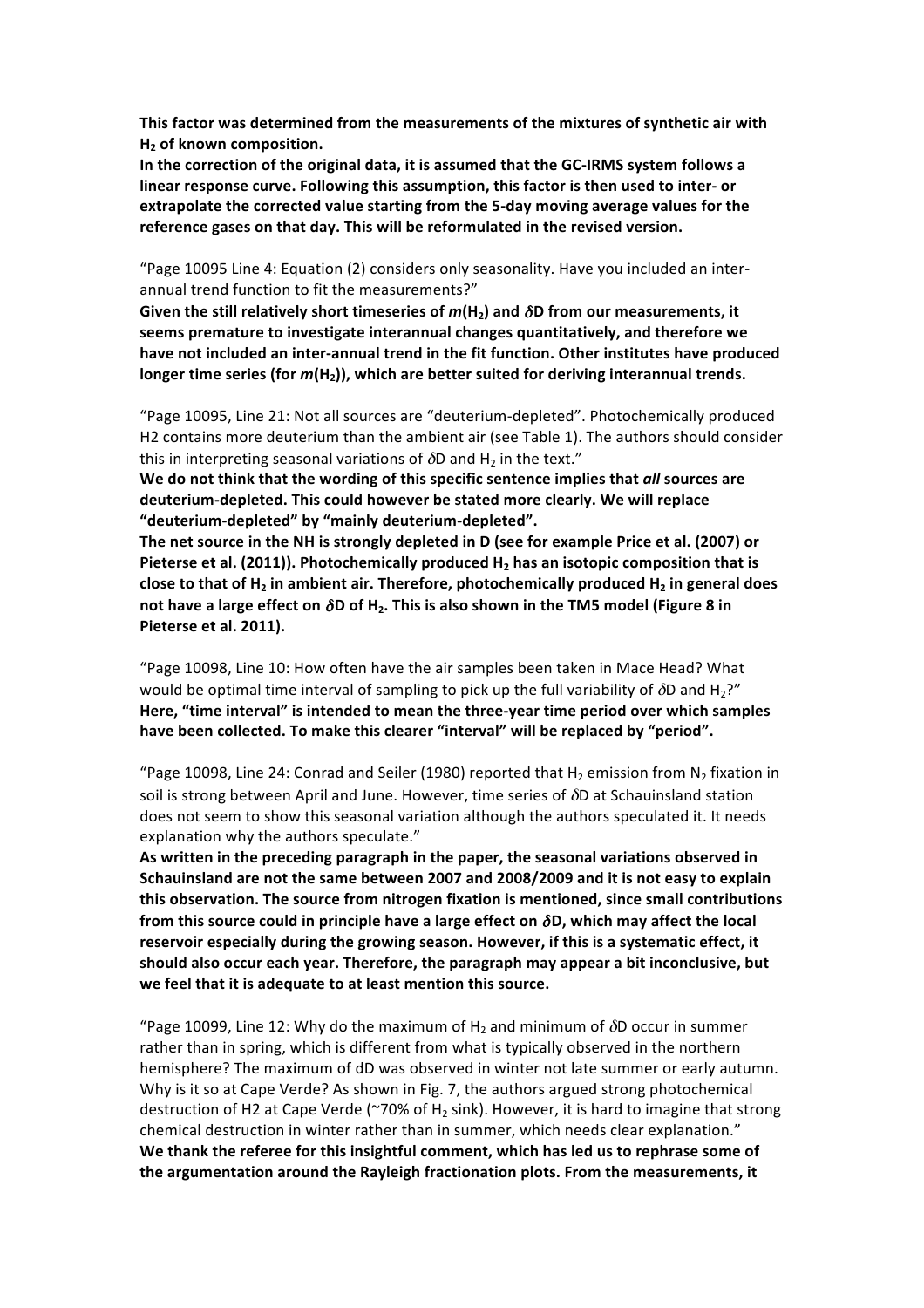appears that, moving from Alert to Mace Head to Cape Verde, the cycles shift to later in the year. This can also be seen in the phases obtained from the cosine fits (Table 3). In response to this comment, we will discuss possible contributors in the revised version. It is possible that the seasonal cycle in Cape Verde is affected by seasonal variation in the sources (e.g. tropical biomass burning) or transport (interhemispheric exchange), in addition to the sink processes. Due to the dominant NNW wind direction (trade winds), Cape Verde receives much air from Mauretania and surrounding countries. The biomass **burning season in this region is in winter, but we do not see the expected**  $m(H<sub>2</sub>)$  **increase and concomitant**  $δ$ **D decrease in this season. Most interhemispheric mixing occurs in** summer, when Cape Verde is close to the edge of the ITCZ. Increased transport from the **SH should result in higher** δD values (see Fig. 4(b)), but this is not observed. Therefore, we cannot identify individual source or transport signatures that cause the cycles in Cape Verde to be delayed with respect to the Alert cycles.

**The approach of Rhee et al. (2006) has been derived to infer the relative sink strengths** from the slope of the Rayleigh plot fit line to measurements. We apply this approach to the observations at Alert, Mace Head and Cape Verde, although it is not clear whether the seasonal variation at all three stations is similarly driven by the sink processes (and the phase shift observed indicates that this may not be the case). The formal application of the approach yields a surprisingly high relative fraction of the OH sink (67±15%). Whereas this **number may be an overestimate (due to the assumptions that sinks are the dominating** factor), and the conclusion about this trends depends largely on one measurement station, the general trend towards a higher OH fraction with decreasing latitude is in accordance with expectations and model results (Figure 8 in Pieterse et al., 2011). Therefore, our findings indicate that the soil sink fraction of 88% derived by Rhee et al. **(2006) from a limited number of samples in the tropopause region is likely an overestimate. To investigate this further, it would be useful to analyze samples from** subtropical northern latitudes, for example the Iberian Peninsula, the Canary Islands or **Morocco.**

## **These additional considerations are important for the conclusions that are drawn in** section 3.3 and will be added to the paper.

"Page 10100, Line 1: Some literature pointed out that biomass burning in the southern hemisphere dominates seasonal variation of trace gases. For instance, Novelli et al. (1999) argued that seasonal variation of the southern hemispheric  $H_2$  is driven by biomass burning. Gross et al. (1999) observed clear seasonal variation of CO at Amsterdam Island which was attributed to the emission of biomass burning. However, time series of  $δD$  here does not reveal the effect of biomass burning emission of  $H_2$ . Why is it so?"

**Indeed, no large seasonal cycle is seen in**  $\delta$ **D or**  $m(H_2)$  **at Amsterdam Island. Other**  $m(H_2)$ time series from locations in the Indian Ocean, such as the timeseries from the Seychelles that is shown in Novelli et al. (1999), also show very small seasonal cycles. Yashiro et al. **(2011)** concluded from the timing of the  $m(H_2)$  seasonal cycle that photochemical **production is a dominant driver of the seasonality in**  $m(H_2)$  **south of 30° S, which is in accordance with the conclusions that Rhee et al. (2006) drew from**  $\delta$ **D observations. Since** the  $\delta$ D value of photochemically produced H<sub>2</sub> is close to ambient values, this does not **cause a large seasonality in**  $\delta$ **D. The Amsterdam Island results are in agreement with** these findings.

It is likely that some depleted H<sub>2</sub> from the spring maximum (July-October) in SH biomass burning reaches Amsterdam Island. That this does not lead to an observable seasonal depletion indicates that the depleting effect is offset by the enriching effect of **photochemical H<sub>2</sub> destruction that likely takes place in summer. This discussion will be** added to the revised paper.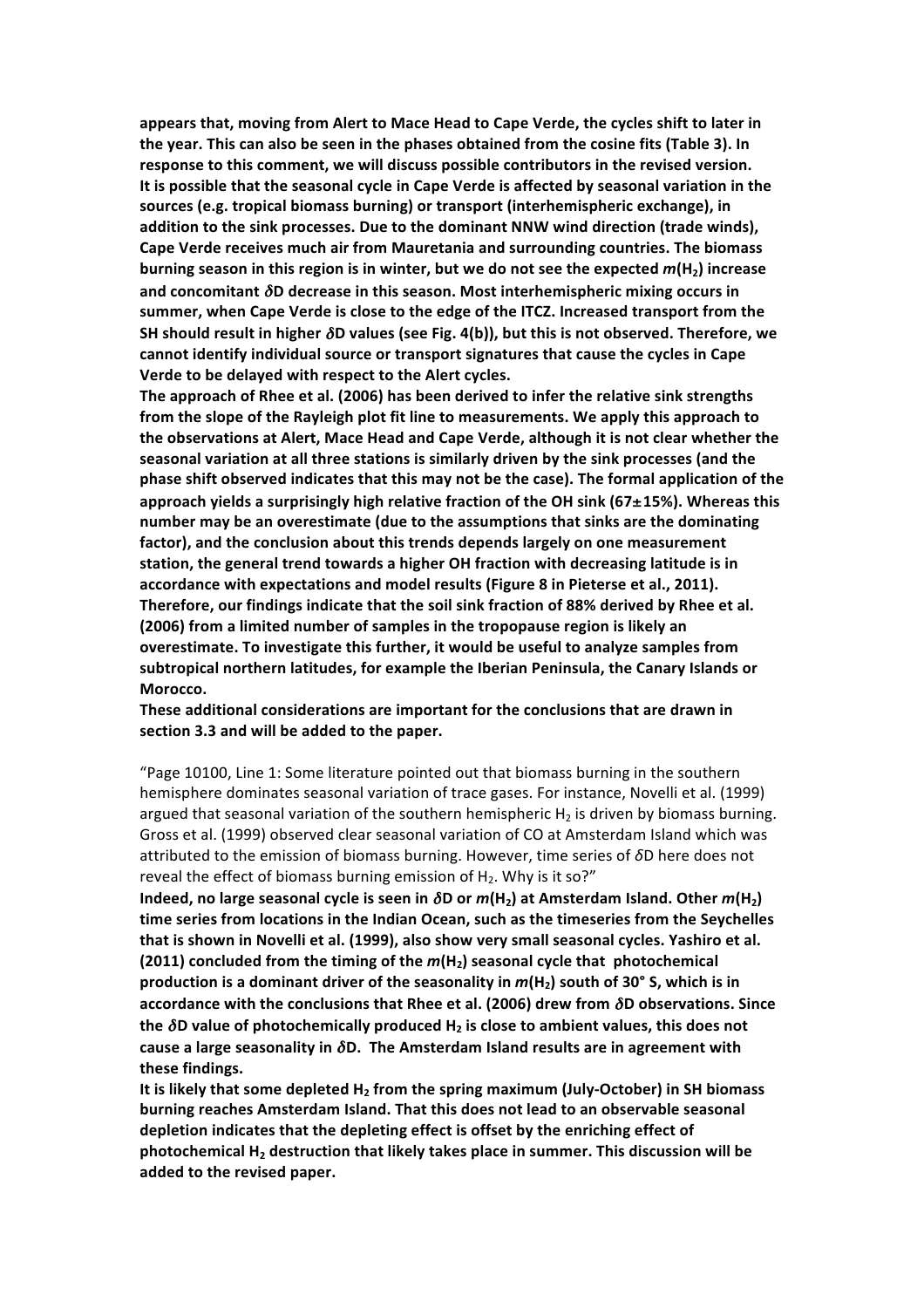"Page 10100, Line 19: In summer, photochemical destruction of H<sub>2</sub> can also occur as the authors ascribed it to the large amplitude of  $\delta D$  at Cape Verde. If so,  $\delta D$  should be high in austral summer which is not the case at Neumayer station. Why is it so?" That  $\delta$ D at Neumayer shows so little variation, despite the expected enrichment from the H<sub>2</sub> destruction processes, means that a process that depletes the H<sub>2</sub> reservoir in D compensates this enrichment. The budget calculations in Pieterse et al. (2011) suggest that a seasonality in emissions and transport of depleted H<sub>2</sub> from lower latitudes are significant **contributors to the**  $δD$  **changes in the extratropical SH. This will be reformulated in the** revised version.

Page 10100, Line 23: Does the horizontal transport of air mass from the low latitude take place all the year? Or does it happen in summer only?

Pieterse et al. (2011) estimate that the horizontal transport of H<sub>2</sub> happens all year, but actually has a minimum in December for latitudes south of 30° S. This will be mentioned and the related argumentation will be rephrased accordingly in the revised manuscript

"Page 10101, Line 2: Describe what stand for DJF, MAM, JJA, and SON." This explanation will be added to the text.

"Page 10101, Line 26: Replace "Atlantic" with "Pacific". " This will be corrected.

"Page 10106, Line 14: Does "anthropogenic combustion source" mean fossil fuel combustion only, or fossil fuel combustion and biomass burning together? The  $\delta$ D minimum was observed at Cape Verde in summer season which the authors attributed to the emission of anthropogenic source. This argument needs to show supporting evidence." It was intended to mean fossil fuel combustion only. To make that clearer, "anthropogenic combustion source" will be replaced by "anthropogenic fossil fuel combustion source". "The  $\delta$ D minimum" will be replaced by "The smallest yearly average of  $\delta$ D".

"Page 10115, Fig. 2: Scale of y-axis needs to be blown up. It is very hard to distinguish symbols. How big is the error bar in Figure 2? It looks smaller than that in Figure 4 of Pieterse et al. (2011) in spite of the same data."

The resolution of the figures is large enough to see the symbols after zooming in, but we agree that ideally the symbols should be distinguishable on an A4 printout of the paper. The y-axis scale is quite small as a result of our choice to plot all data on the same scale to allow easy comparison. We will revise this figure for the final version of the paper for **better readability.** 

The error bar plotted here is the estimated standard error in the measurements, which was determined to be 4.5 ‰. In the (Pieterse et al. 2011) figure, the error bars are based on the total variation in the data in the latitude bin, including the seasonal variation. The (Pieterse et al. 2011) error bars are therefore more representative of the natural variation in  $\delta$ D, whereas the error bars in this paper are solely an estimate of measurement error.

"Page 10118, Fig. 5: Add standard deviation of the intercept." The standard error of the intercept will be added to the figure.

"Page 10119, Fig. 6: It is very hard to match the month and symbol. It needs to make plot clearly."

The figure will be revised for the final version for better readability.